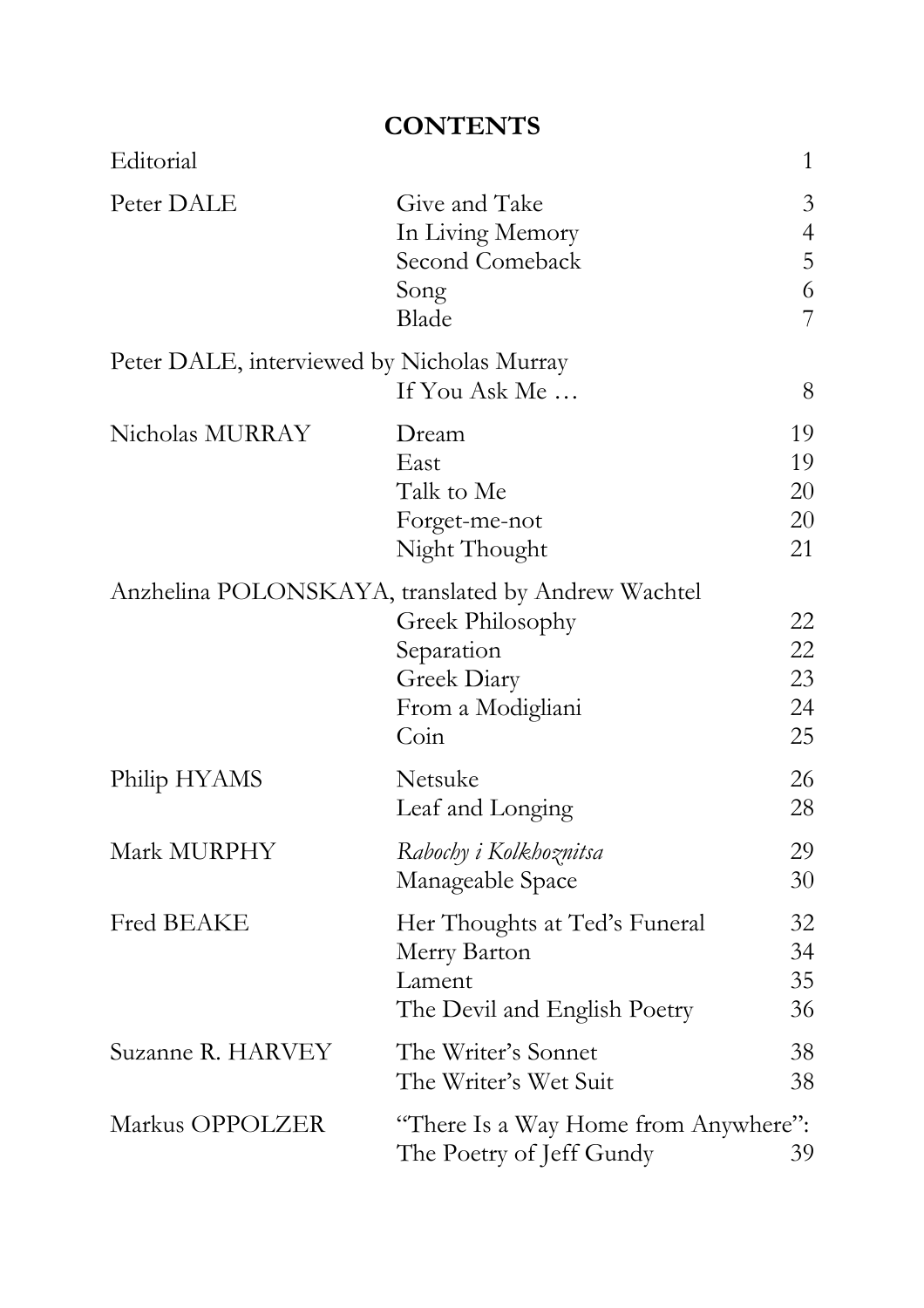| Jeff GUNDY                                 | On the Way to the Glacier<br>Inventory near Hexenloch<br>Notes on Immortality on the Train<br>to Florence<br>The Loud World | 44<br>46<br>47<br>49 |
|--------------------------------------------|-----------------------------------------------------------------------------------------------------------------------------|----------------------|
| Marie LECRIVAIN                            | shonapunya                                                                                                                  | 50                   |
| <b>Kim TRIEDMAN</b>                        | Choke-Hold                                                                                                                  | 51                   |
| Darius DEGHER                              | Still Life                                                                                                                  | 52                   |
| Larson POWELL                              | Great Plains                                                                                                                | 54                   |
| Ericka GHERSI, translated by Toshiya Kamei | Rosebushes under the Trees<br>Woman in a Green Dress<br>Starbucks<br>Lake Erie, Ohio                                        | 56<br>57<br>58<br>59 |
| Daniel Thomas MORAN                        | Dancers<br>A Question for Their Gods                                                                                        | 60<br>61             |
| Kevin DONNELLY                             | A<br>Early                                                                                                                  | 62<br>63             |
| Benjamin STAINTON                          | Words<br>April Light                                                                                                        | 64<br>65             |
| Vahni CAPILDEO                             | As in the Sunlight<br>Completely F****d<br>Boldfaced<br>Outside                                                             | 66<br>66<br>67<br>67 |
| Sofiul AZAM                                | In a Coaltar-Black Jungle<br>Light of the World                                                                             | 68<br>69             |
| Daniel KING                                | Cadmium                                                                                                                     | 72                   |
| Robert James BERRY                         | Kawhia<br>Awa<br>Dust                                                                                                       | 73<br>74<br>75       |
| Andrew SLATTERY                            | Post Office                                                                                                                 | 76                   |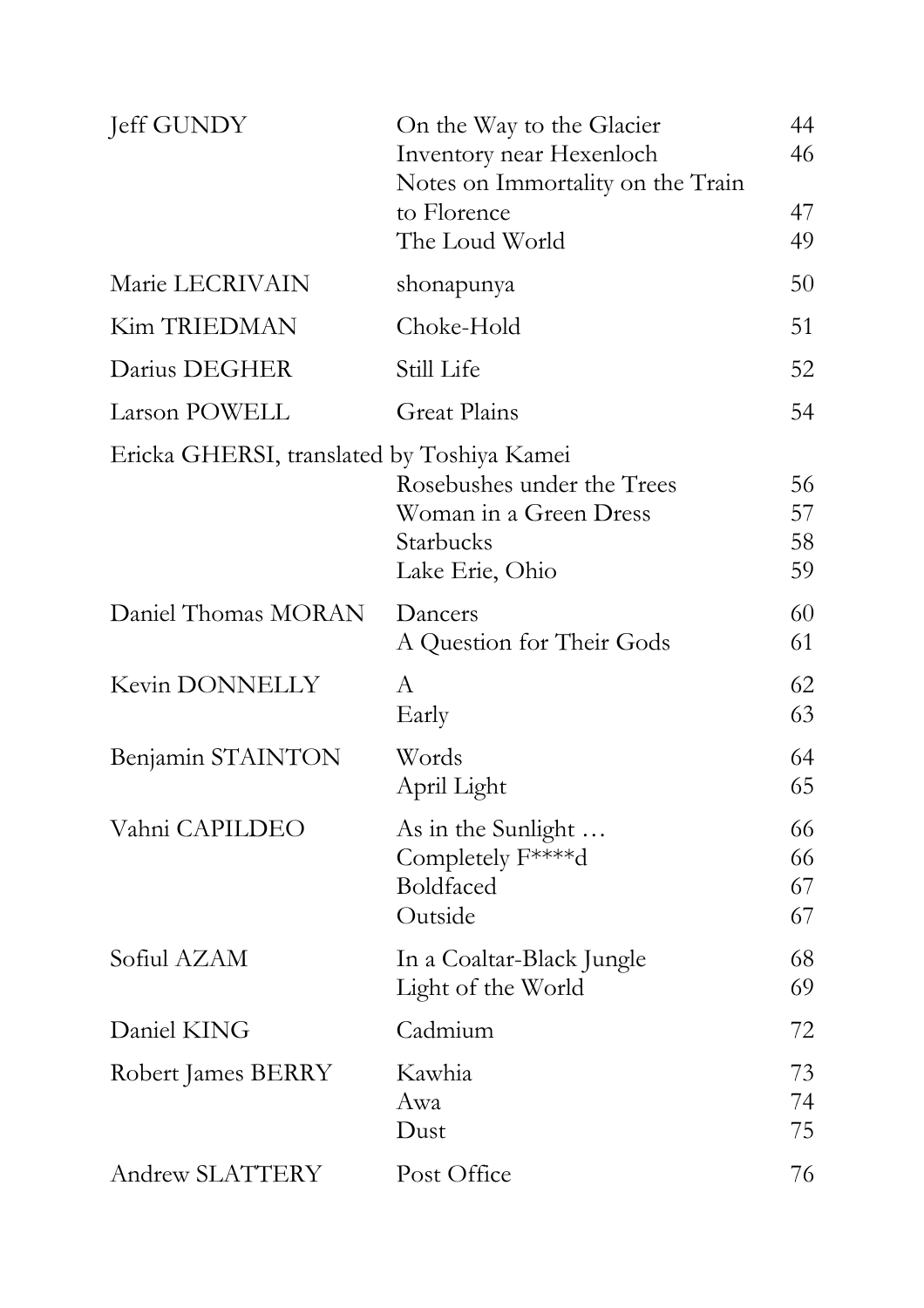| Victoria BEAN                                 | Hutu Power                                            | 79         |
|-----------------------------------------------|-------------------------------------------------------|------------|
| Innocenza ISTARTE                             | At Cocoa Beach                                        | 80         |
| George ALBON                                  | From "Sill"                                           | 81         |
| <b>Judy KENDALL</b>                           | Tunings and Divinings                                 | 86         |
| <b>Walter BARGEN</b>                          | Warrant Officer Oosterveen Reports<br>from the Shower | 90         |
| Toon TELLEGEN, translated by Judith Wilkinson | "An angel saw a man"<br>"An angel looked at a man"    | 92<br>93   |
| Oliver RICE                                   | Lately in Chicago with the Specter of<br>Saul Bellow  | 94         |
| Alan DUNNETT                                  | This Rose<br>Interrogation                            | 96<br>97   |
| Ian M. EMBERSON                               | Cyprus – August 11th 1956                             | 98         |
| Mark GOODWIN                                  | Forced Moment at El Torcal,<br>Andalucia              | 99         |
| Juliet TROY                                   | Vivid Green the Grass                                 | 101        |
| Michael THORP                                 | Exile and Display<br>Bird Box                         | 102<br>103 |
| Catherine HALES                               | dereliction of<br>divergences                         | 104<br>104 |
| Alyson HALLETT                                | From Progeny and Prayer to<br>Pestilence and Grief    | 105        |
| Sandra McPHERSON                              | Girl with a Firefly<br>Missing Children               | 114<br>115 |
| Rachel ZUCKER                                 | Nice Arse Poetica                                     | 116        |
| Damian SMYTH                                  | Lotions                                               | 121        |
| William GILSON                                | A Room with a Piano                                   | 122        |
| Stephen EMMERSON                              | On Falling into the Sea                               | 123        |